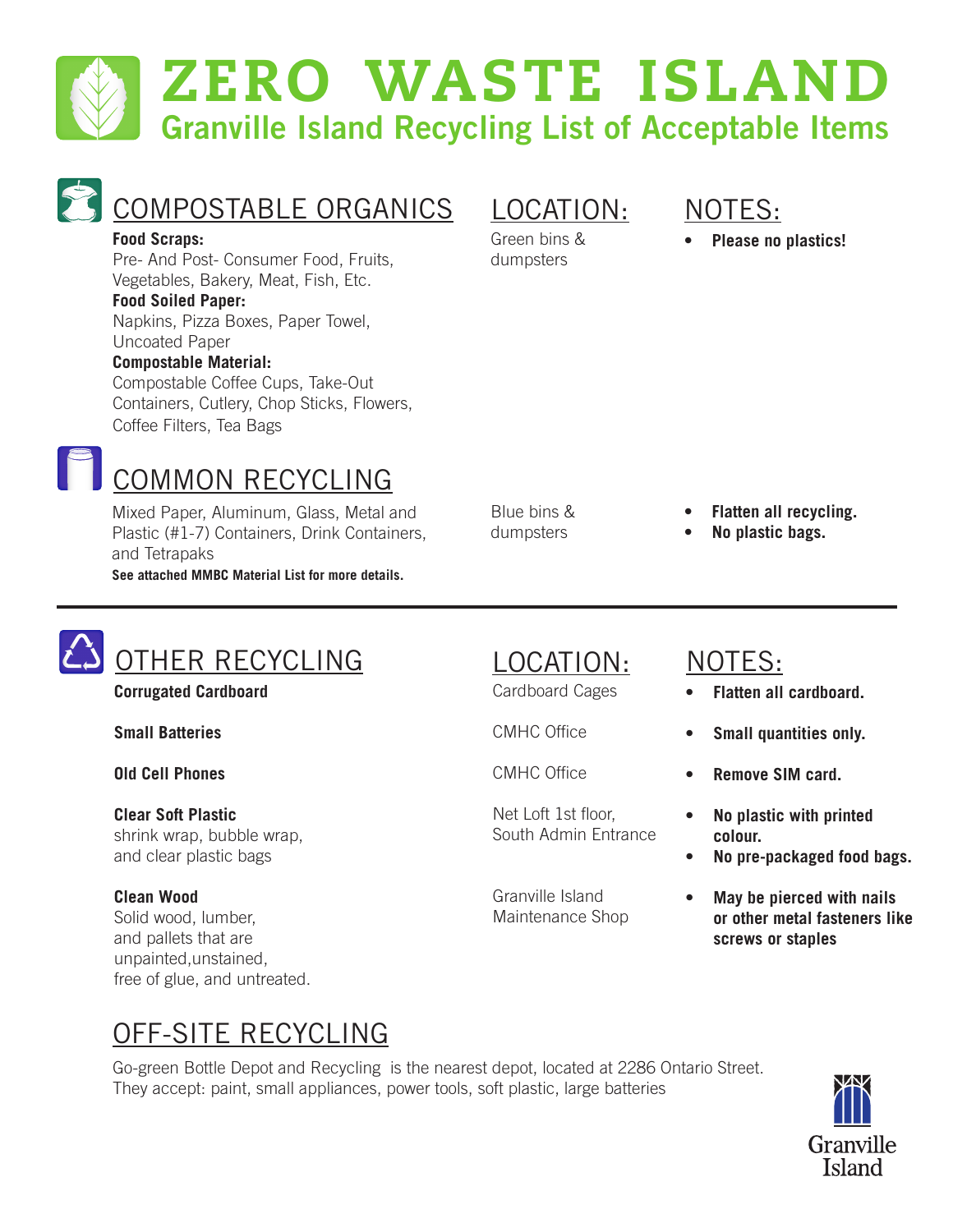#### **Paper**

# Last updated July 3, 2014<br> **MMBC MATERIALS LIST**

| <b>MATERIAL</b>                                 | <b>DESCRIPTION</b>                                                                                                                                                         | <b>NOT ACCEPTED</b>                                                                                              |
|-------------------------------------------------|----------------------------------------------------------------------------------------------------------------------------------------------------------------------------|------------------------------------------------------------------------------------------------------------------|
|                                                 | Daily and community<br>newspapers and advertising<br>flyers                                                                                                                | * No plastic bags used to cover<br>newspapers/flyers<br>* No rubber bands                                        |
| Newspapers, inserts and<br>flyers               |                                                                                                                                                                            |                                                                                                                  |
|                                                 | All types                                                                                                                                                                  |                                                                                                                  |
| <b>Magazines</b>                                |                                                                                                                                                                            |                                                                                                                  |
|                                                 | All types                                                                                                                                                                  |                                                                                                                  |
| <b>Catalogues</b>                               |                                                                                                                                                                            |                                                                                                                  |
|                                                 | Phone books; directories                                                                                                                                                   | * No hard cover or paperback books                                                                               |
| <b>Telephone books</b>                          |                                                                                                                                                                            |                                                                                                                  |
|                                                 |                                                                                                                                                                            | * No non-paper or foil gift wrap<br>* No ribbons or bows<br>* No musical greeting cards with<br><b>batteries</b> |
| Paper gift wrap and greeting<br>cards           |                                                                                                                                                                            |                                                                                                                  |
|                                                 | Note pads; loose leaf paper;<br>white or coloured computer,<br>copier and printer paper;<br>printed paper; plain and<br>window envelopes<br><b>Shredded paper accepted</b> | * No padded envelopes                                                                                            |
|                                                 | if inside a firmly tied, clear,                                                                                                                                            |                                                                                                                  |
| Writing/home office paper<br>and correspondence | plastic bag (no opaque,<br>coloured or black bags)                                                                                                                         |                                                                                                                  |

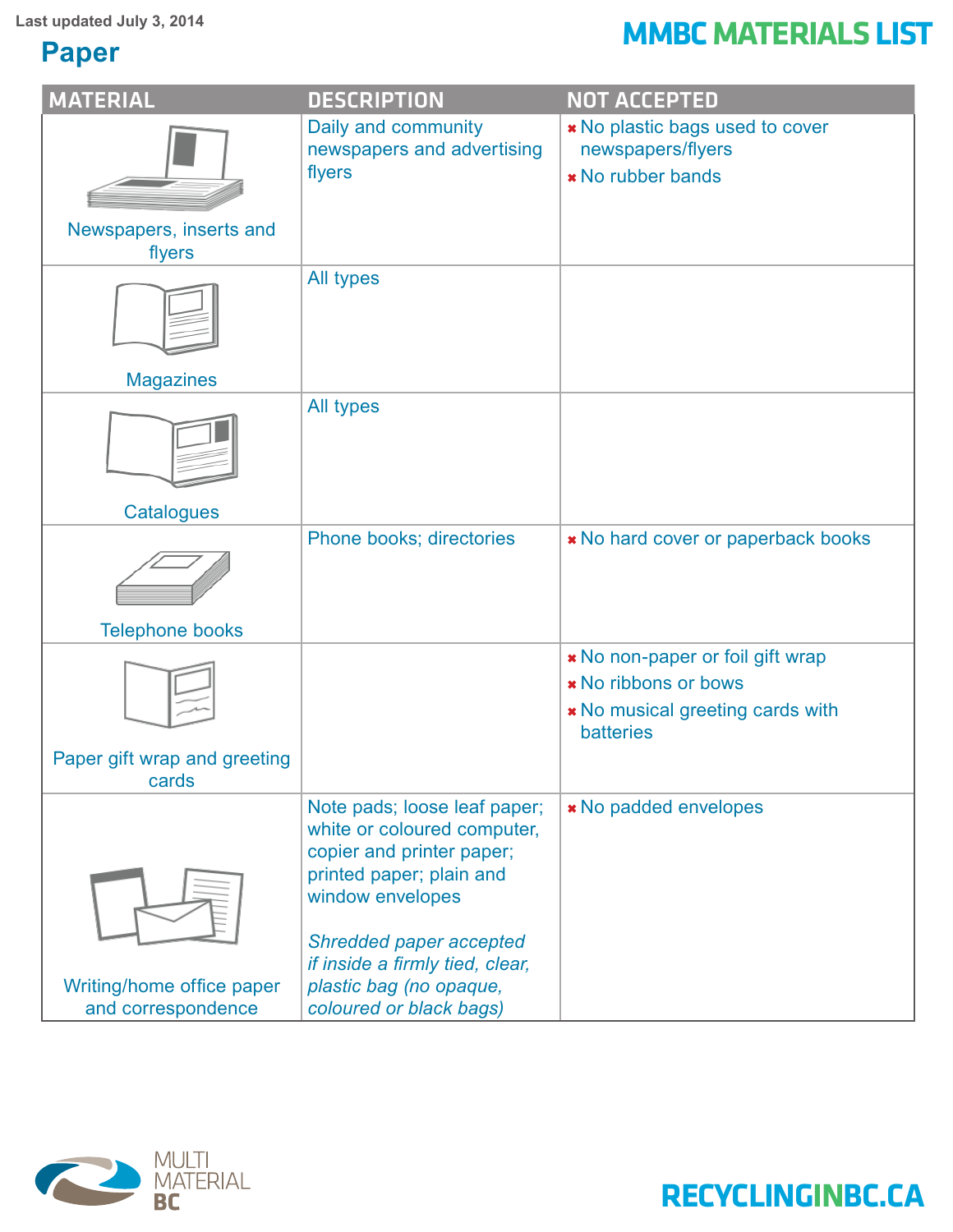## Last updated July 3, 2014<br> **MMBC MATERIALS LIST**

#### **Paper packaging that contained dry items when sold**

| <b>MATERIAL</b>                         | <b>DESCRIPTION</b>                                                                                                                                                                                                                                       | <b>NOT ACCEPTED</b>                                                                                                                       |
|-----------------------------------------|----------------------------------------------------------------------------------------------------------------------------------------------------------------------------------------------------------------------------------------------------------|-------------------------------------------------------------------------------------------------------------------------------------------|
|                                         | Shipping boxes, grocery and<br>liquor store boxes, pizza<br>boxes<br><b>Empty boxes. Flatten large</b><br>corrugated boxes and tie<br>in bundles no larger than<br>8" thick (20 cm) X 30" wide<br>$(78 \text{ cm}) \times 30$ " tall $(78 \text{ cm})$ ; | * No cardboard boxes with wax coating,<br>e.g., empty shipping boxes made<br>available for residents to transport their<br>groceries home |
| Corrugated cardboard boxes              | staples and tape accepted<br>Boxes for cereal, shoes,                                                                                                                                                                                                    |                                                                                                                                           |
|                                         | tissues, pizza, frozen<br>entrees, desserts, detergent;<br>carrier trays for bulk bottled<br>water, soft drinks, cans, etc.;<br>paper towel and tissue cores<br><b>Flatten and place boxboard</b>                                                        | <b>*</b> No paper towels or tissues                                                                                                       |
|                                         | directly into the collection<br>container, not inside another                                                                                                                                                                                            |                                                                                                                                           |
| Cardboard/boxboard                      | box.                                                                                                                                                                                                                                                     |                                                                                                                                           |
|                                         | Egg cartons, take-out<br>beverage trays, paper-based<br>garden pots                                                                                                                                                                                      | * No residue in garden pots                                                                                                               |
| Moulded boxboard packaging              |                                                                                                                                                                                                                                                          |                                                                                                                                           |
|                                         | Any colour, including brown<br>bags, e.g. grocery sacks,<br>white bags e.g. prescription<br>bags; brown envelopes                                                                                                                                        | <b>*</b> No padded envelopes<br>» No foil-lined bags, e.g., packaged<br>cookies                                                           |
| Paper bags (also called kraft<br>paper) |                                                                                                                                                                                                                                                          |                                                                                                                                           |
| Paper pet food bags                     | Multi-layered bags for pet<br>food, flour, sugar, etc.<br>Layers can include a plastic<br>film layer.                                                                                                                                                    | * No bags with a foil layer                                                                                                               |
|                                         |                                                                                                                                                                                                                                                          |                                                                                                                                           |

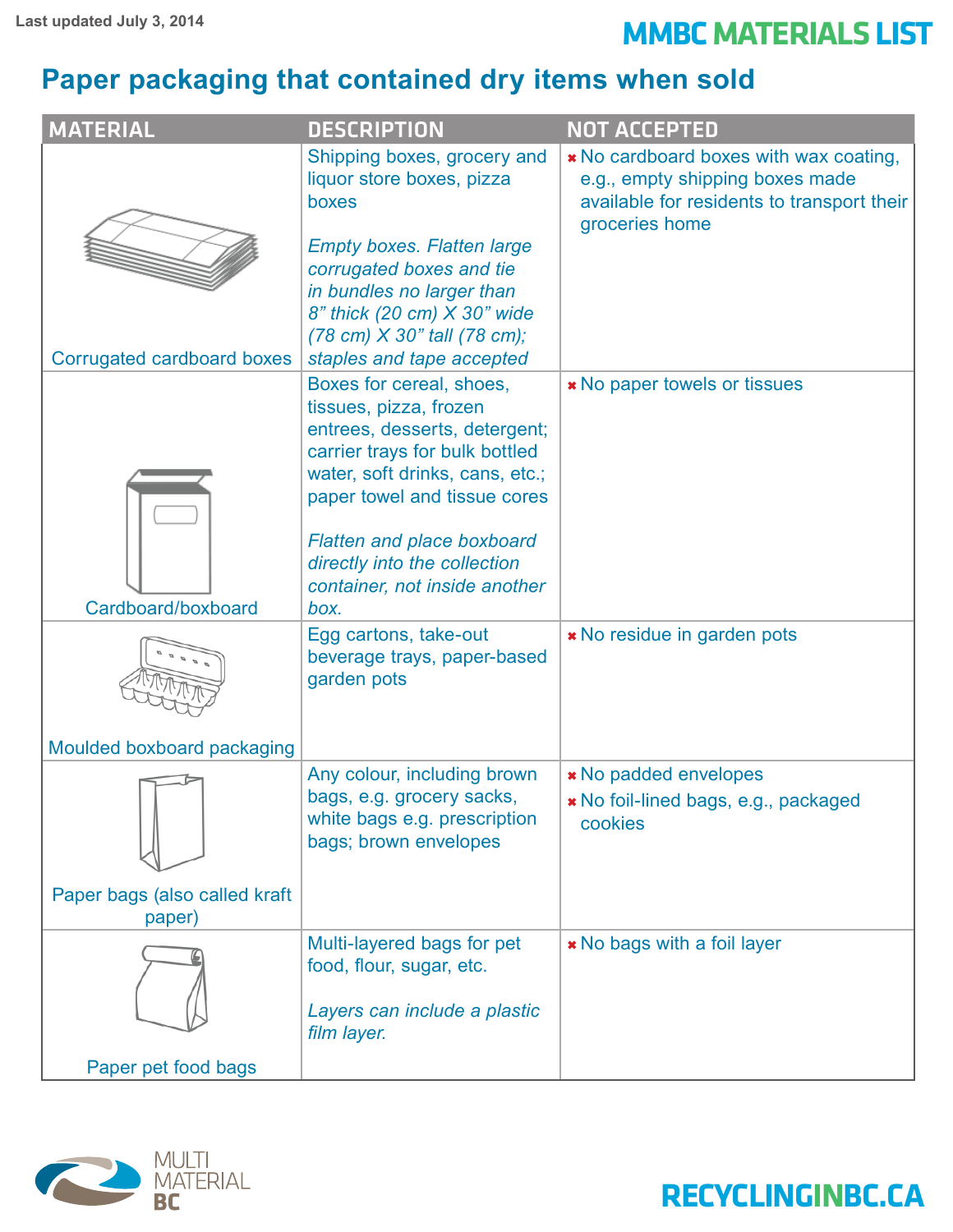## Last updated July 3, 2014<br> **MMBC MATERIALS LIST**

#### **Paper packaging that contained liquids when sold**

| <b>MATERIAL</b>             | <b>DESCRIPTION</b>                                                                                                                                                                                                            | <b>NOT ACCEPTED</b>                                                                                               |
|-----------------------------|-------------------------------------------------------------------------------------------------------------------------------------------------------------------------------------------------------------------------------|-------------------------------------------------------------------------------------------------------------------|
| <b>COFFEE</b><br>Paper cups | For hot and cold beverages<br><b>Remove lids and place loose</b><br>in recycling container.<br><b>Empty and rinse cups</b>                                                                                                    | * No straws or non-paper insulating<br>wraps                                                                      |
| MILK<br>Gable-top cartons   | For milk, milk-type<br>beverages, cream, substitute<br>eggs, sugar, molasses, etc.<br>Gable-top cartons may have<br>plastic screw tops. Empty<br>and rinse cartons. Remove<br>caps and place loose in<br>recycling container. | * No juice cartons (take to Return-It<br>depot deposit refund)                                                    |
| Aseptic boxes or cartons    | For milk, milk-type<br>beverages, cream, soup,<br>broth, sauces, etc.                                                                                                                                                         | * No juice/drink boxes (take to Return-It<br>depot deposit refund)<br><b>*</b> No straws<br>* No stand up pouches |
| <b>Frozen dessert boxes</b> | For ice cream, frozen yogurt,<br>etc.                                                                                                                                                                                         |                                                                                                                   |

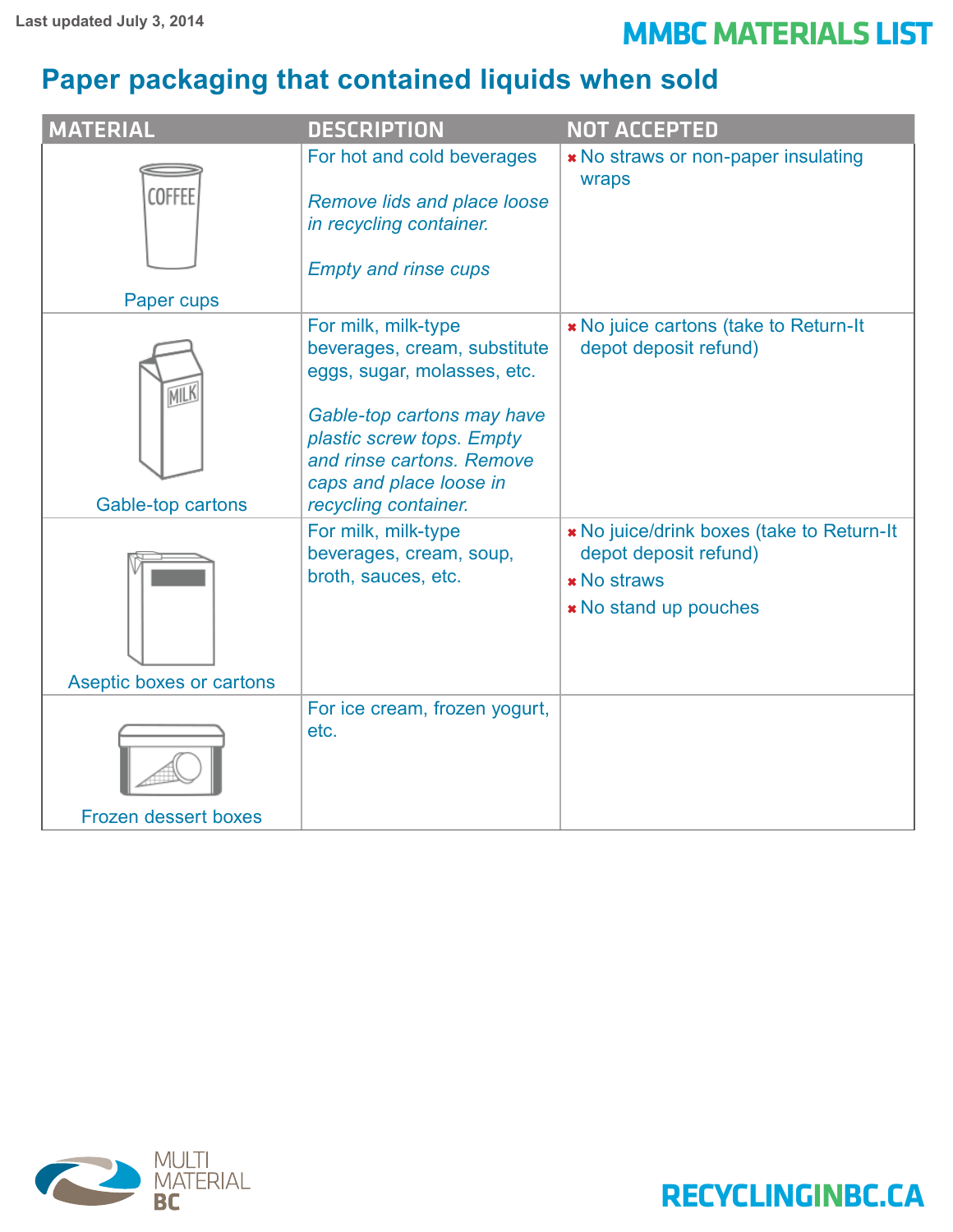#### **Containers**

# Last updated July 3, 2014<br> **Contoiners**

| <b>MATERIAL</b>                             | <b>DESCRIPTION</b>                                                                                                                                                                                        | <b>NOT ACCEPTED</b>                                                                                                                                                                                                                                                                                                                                                                                                                               |
|---------------------------------------------|-----------------------------------------------------------------------------------------------------------------------------------------------------------------------------------------------------------|---------------------------------------------------------------------------------------------------------------------------------------------------------------------------------------------------------------------------------------------------------------------------------------------------------------------------------------------------------------------------------------------------------------------------------------------------|
|                                             | For food including pet<br>food; tins for cookies, tea,<br>chocolates, etc.; include<br>metal lid<br><b>Empty and rinse cans.</b><br>Labels OK. Remove lids.<br>drop into can and squeeze<br>top slightly. | * No steel paint cans (Call the RCBC<br>Hotline 1-800-667-4321 or check<br>Recyclepedia)<br>* No coat hangers (return to dry<br>cleaners)<br><b>*</b> No pots, pans and baking trays<br>* No propane cylinders (refillable<br>or single-use 1L-Call the RCBC<br>Hotline 1-800-667-4321 or check<br>Recyclepedia)<br><b>*</b> No metal toys<br><b>*</b> No appliances<br>* No metal hardware or other scrap<br>metal<br>* No wiring or metal cords |
| Steel cans and lids                         |                                                                                                                                                                                                           | <b>* No extension cords</b>                                                                                                                                                                                                                                                                                                                                                                                                                       |
| SPRAY<br><b>Aerosol cans</b>                | For food, air fresheners,<br>shaving cream, deodorant,<br>hairspray, etc.<br><b>Empty cans.</b><br>Remove caps and place<br>loose in recycling container.                                                 | Call the RCBC Hotline 1-800-667-4321<br>or check Recyclepedia to find out how to<br>dispose of these containers:<br><b>*</b> No spray paint cans<br><b>*</b> No aerosol cans with any contents<br>remaining<br><b>*</b> No propane cylinders                                                                                                                                                                                                      |
|                                             |                                                                                                                                                                                                           |                                                                                                                                                                                                                                                                                                                                                                                                                                                   |
| <b>CHIPS</b><br>Spiral wound cans and metal | For frozen juice concentrate,<br>potato chips, cookie dough,<br>coffee, nuts, baby formula,<br>etc.<br><b>Remove lids and place loose</b><br>in recycling container.                                      |                                                                                                                                                                                                                                                                                                                                                                                                                                                   |
| lids                                        |                                                                                                                                                                                                           |                                                                                                                                                                                                                                                                                                                                                                                                                                                   |
| Aluminum cans and lids                      | For food, e.g., seafood, cat<br>food, etc.<br><b>Empty and rinse cans.</b><br>Labels OK. Remove lids,<br>drop into can and squeeze<br>top slightly.                                                       | * No propane tanks or 1 lb. propane<br>bottles (Call the RCBC Hotline 1-800-<br>667-4321 or check Recyclepedia)<br>* No deposit cans (take to Return-It<br>Depot for deposit refund)                                                                                                                                                                                                                                                              |
|                                             |                                                                                                                                                                                                           |                                                                                                                                                                                                                                                                                                                                                                                                                                                   |

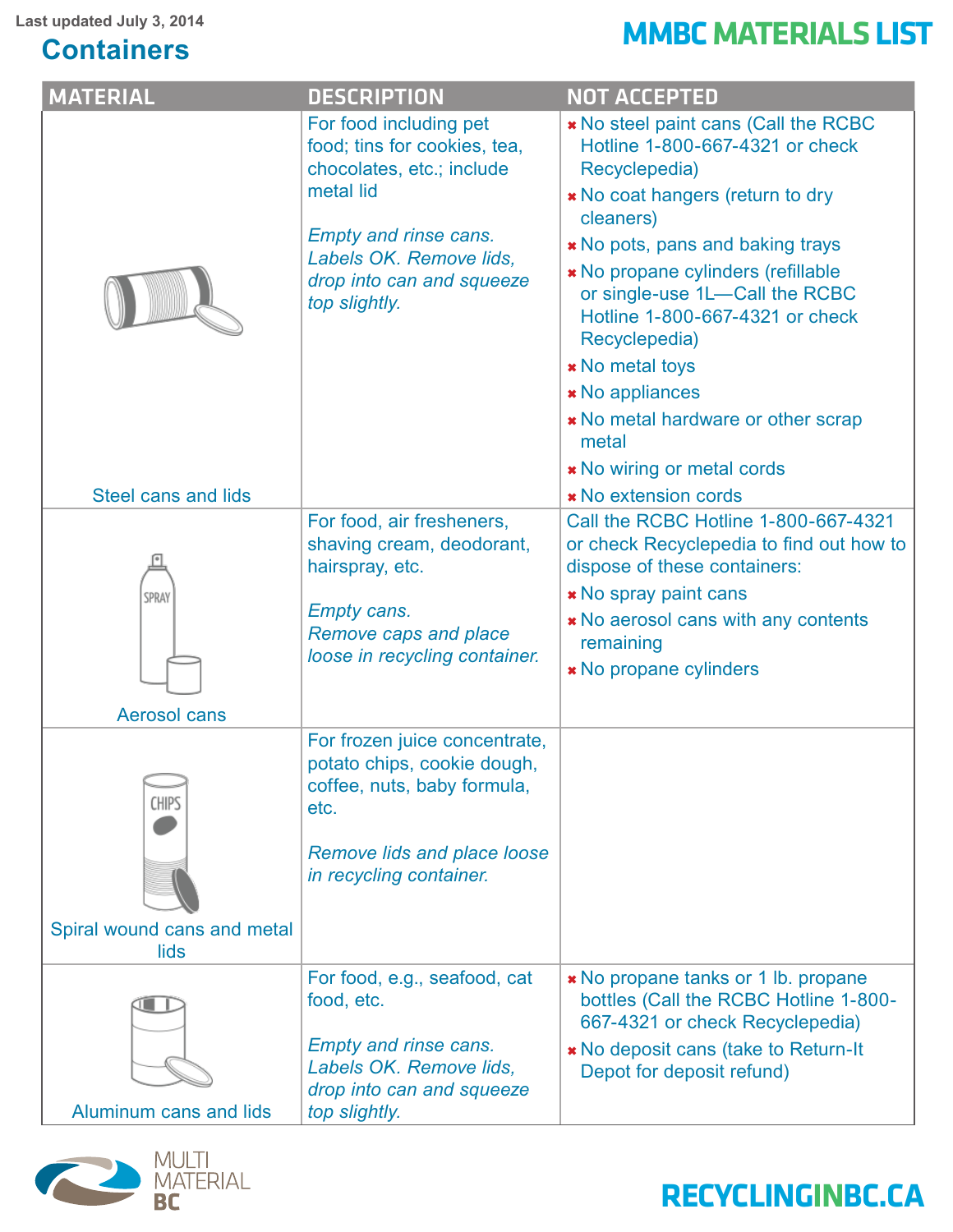#### **Containers (cont.)**

# Last updated July 3, 2014<br> **Containers** (cont )

| <b>MATERIAL</b>                                | <b>DESCRIPTION</b>                                                                                                                                                                                                                                                                                                                                                                                                                             | <b>NOT ACCEPTED</b>                                                                                                                                                                                                                    |
|------------------------------------------------|------------------------------------------------------------------------------------------------------------------------------------------------------------------------------------------------------------------------------------------------------------------------------------------------------------------------------------------------------------------------------------------------------------------------------------------------|----------------------------------------------------------------------------------------------------------------------------------------------------------------------------------------------------------------------------------------|
|                                                | Foil wrap and take-out<br>containers such as pie<br>plates, food trays, etc.                                                                                                                                                                                                                                                                                                                                                                   | * No chip or foil bags<br>* No foil wrap with paper backing for<br>butter, cigarettes, etc.                                                                                                                                            |
| Aluminum foil and foil take-<br>out containers | <b>Empty containers.</b>                                                                                                                                                                                                                                                                                                                                                                                                                       | * No foil-lined cardboard take-out<br>containers or lids                                                                                                                                                                               |
|                                                | For milk, cooking oil,<br>laundry detergent and fabric<br>softener, cleaning solutions,<br>cleaning products, body care<br>products, windshield washer<br>fluid, etc.                                                                                                                                                                                                                                                                          | * No jugs for flavoured tea, juice, other<br>beverages (take to Return-It depot<br>deposit refund)                                                                                                                                     |
| Plastic jugs with screw tops                   | <b>Empty and rinse jugs. Labels</b><br>OK. Remove caps and place<br>loose in recycling container.                                                                                                                                                                                                                                                                                                                                              |                                                                                                                                                                                                                                        |
|                                                | For food, dish soap,<br>mouthwash, shampoos,<br>conditioners and other<br>personal care products, pills<br>and vitamins, household<br>cleaners, automotive<br>cleaners, e.g., glass cleaner,<br>windshield washer fluid,<br>laundry products, etc.<br><b>Plastic bottles have screw</b><br>caps or spray, pump or pull-<br>up tops. Empty and rinse<br>bottles. Labels OK. Remove<br>caps, spray pump and pull-<br>up tops, and place loose in | * No beverage bottles (return for deposit<br>refund)<br><b>*</b> No stand up pouches<br>* No containers for motor oil, vehicle<br>lubricant, or antifreeze products (Call<br>the RCBC Hotline 1-800-667-4321 or<br>check Recyclepedia) |
| Plastic bottles and caps                       | recycling container.<br>For peanut butter, jam, nuts,<br>condiments, vitamins and<br>supplements, personal care<br>products and cosmetics,<br>pharmaceuticals, etc.<br>Plastic jars have wide                                                                                                                                                                                                                                                  |                                                                                                                                                                                                                                        |
| Plastic jars and lids                          | mouths with screw-top lids.<br><b>Empty and rinse jars. Labels</b><br>OK. Remove lids and place<br>loose in recycling container.                                                                                                                                                                                                                                                                                                               |                                                                                                                                                                                                                                        |

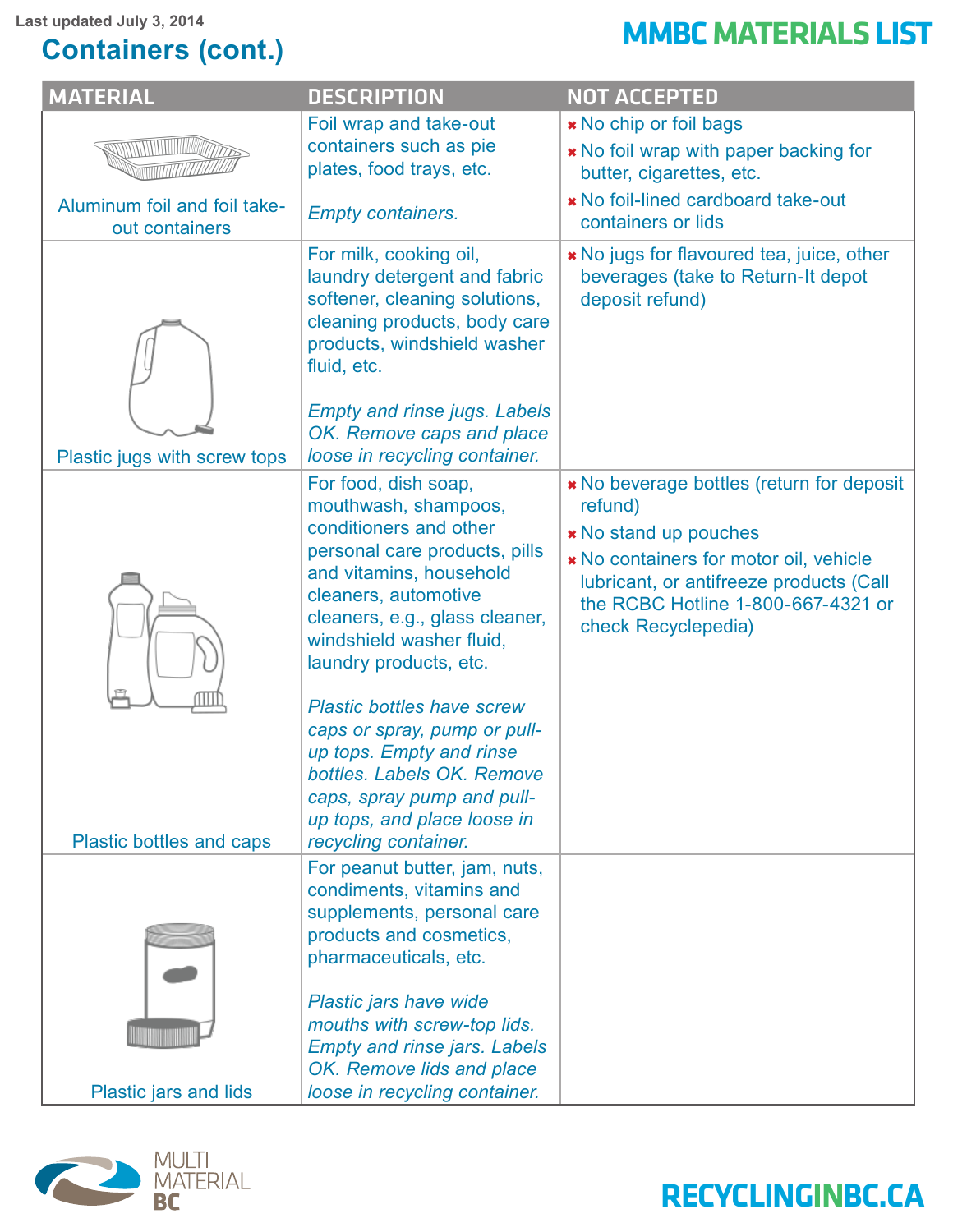#### **Containers (cont.)**

# Last updated July 3, 2014<br> **Contoiners** (cont )

| <b>MATERIAL</b>               | <b>DESCRIPTION</b>                                                                                                                         | <b>NOT ACCEPTED</b>                                                                                                                                                                |
|-------------------------------|--------------------------------------------------------------------------------------------------------------------------------------------|------------------------------------------------------------------------------------------------------------------------------------------------------------------------------------|
|                               | For baked goods, fruit,<br>produce, eggs, etc.                                                                                             | * No packaging labelled biodegradable<br>or compostable                                                                                                                            |
|                               | <b>Containers are clear with</b><br>hinged or click-closed tops.<br>Labels OK. Empty and rinse                                             |                                                                                                                                                                                    |
| <b>Plastic clamshells</b>     | containers.                                                                                                                                |                                                                                                                                                                                    |
|                               | For deli chicken, single serve<br>meals, prepared foods,<br>baked goods, housewares<br>and hardware, e.g. screws,<br>picture hangers, etc. | * No foam white or coloured trays (take<br>to MMBC recycling depot)<br>* No liquid-absorbing pads<br>* No plastic wrap for meat, poultry, fish<br>or cheese, etc.                  |
|                               | Containers are clear or have<br>black bottom trays with clear<br>domes.<br><b>Empty and rinse trays.</b>                                   | * No plastic blister packs, e.g., plastic/<br>foil protective packaging for items like<br>chewing gum and pills or plastic/paper<br>packaging for batteries, toothbrushes,<br>etc. |
| Plastic trays and tops        |                                                                                                                                            |                                                                                                                                                                                    |
|                               | For products such as<br>margarine, spreads, dairy<br>products such as yogurt,<br>cottage cheese, sour cream,<br>ice cream, etc.            | <b>*</b> No plastic wrap<br>* No packaging labelled biodegradable<br>or compostable<br>* No plastic or foil lids from coffee and<br>tea pods                                       |
|                               | <b>Empty and rinse tubs.</b><br><b>Remove lids and place loose</b><br>in recycling container.                                              |                                                                                                                                                                                    |
| <b>Plastic tubs and lids</b>  | For single use coffee and tea<br>pods: Empty and rinse pods.<br>Remove lids and do not<br>include lids with recycling.                     |                                                                                                                                                                                    |
|                               | Beverage take out cups                                                                                                                     | * No foam cups (take to MMBC recycling                                                                                                                                             |
|                               | <b>Empty and rinse cups.</b><br>Remove lids and place loose                                                                                | depot)<br>* No packaging labelled biodegradable<br>or compostable                                                                                                                  |
| Plastic cold drink cups with  | in recycling container.                                                                                                                    | <b>*</b> No paper napkins                                                                                                                                                          |
| lids                          | For bedding plants,                                                                                                                        | <b>*</b> No ceramic plant pots                                                                                                                                                     |
|                               | seedlings, vegetable plants,<br>etc.                                                                                                       | * No lawn edging, tarps, plastic furniture<br>or toys                                                                                                                              |
| Plastic garden pots and trays | Remove residue from garden<br>pots and trays.                                                                                              | <b>* No garden hoses</b><br>* No plastic string or rope                                                                                                                            |